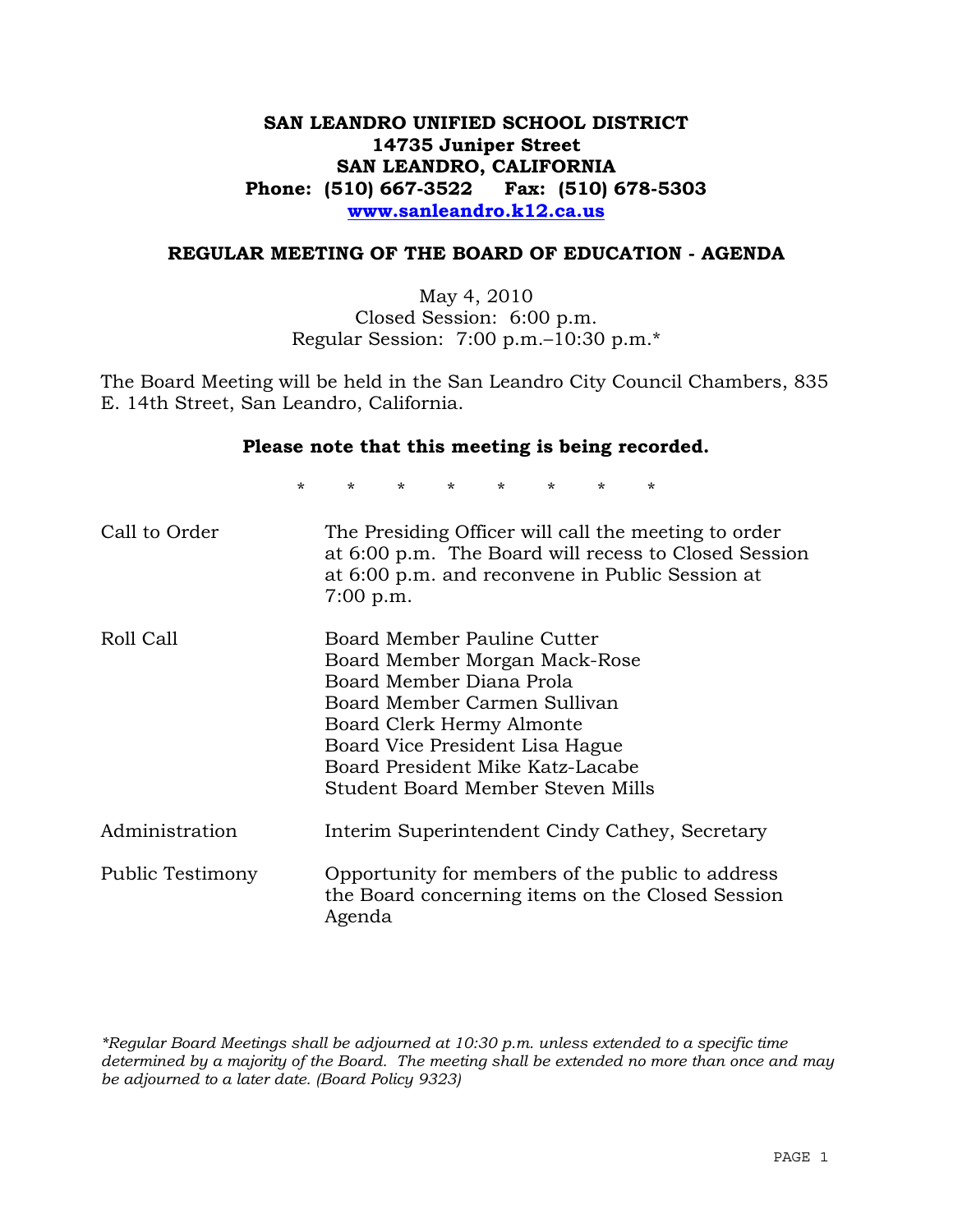Prior to the Public Session, the Board will meet in Closed Session pursuant to Government Code Sections 54957, 54957.6, 54956.9(b), 54956.8, 54956.9, and 54956.

- a) Public Employee Performance Evaluation, Title: Interim Superintendent
- b) Public Employee Discipline/Dismissal/Release/Hiring;
- c) Conference with Labor Negotiator
- d) Conference with Legal Counsel Anticipated Litigation Significant exposure to litigation
- e) Conference with Real Property Negotiator Property(ies)
- f) Conference with Legal Counsel Existing Litigation
- g) Tort Claims

| Report Closed<br><b>Session Action</b> | Motion __________ Second __________ Vote ________     |                                                                                                                                                                                                                                                                                                                                                                                                                                                                                                                                                                                                                                                                                                                                                                                                                                                                                                                                                                                                                        |
|----------------------------------------|-------------------------------------------------------|------------------------------------------------------------------------------------------------------------------------------------------------------------------------------------------------------------------------------------------------------------------------------------------------------------------------------------------------------------------------------------------------------------------------------------------------------------------------------------------------------------------------------------------------------------------------------------------------------------------------------------------------------------------------------------------------------------------------------------------------------------------------------------------------------------------------------------------------------------------------------------------------------------------------------------------------------------------------------------------------------------------------|
| Pledge of Allegiance                   |                                                       |                                                                                                                                                                                                                                                                                                                                                                                                                                                                                                                                                                                                                                                                                                                                                                                                                                                                                                                                                                                                                        |
| Approve Agenda                         |                                                       | Approve the Regular Meeting Agenda of May 4, 2010                                                                                                                                                                                                                                                                                                                                                                                                                                                                                                                                                                                                                                                                                                                                                                                                                                                                                                                                                                      |
|                                        | Motion ___________ Second ____________ Vote _________ |                                                                                                                                                                                                                                                                                                                                                                                                                                                                                                                                                                                                                                                                                                                                                                                                                                                                                                                                                                                                                        |
| Legal Statement                        | 54954.2(a)                                            | Members of the audience who wish to address the<br>Board are asked to complete the yellow card available at<br>the entrance and submit it to the Board's Administrative<br>Assistant. Speakers who have completed the card will be<br>called when the item is reached on the agenda or, for<br>non-agenda items, during the Public Testimony. Cards<br>are to be turned in before the item is reached on the<br>agenda. Please note that this meeting is being recorded.<br>State law prohibits the Board of Education from taking<br>any action on or discussing items that are not on the<br>posted agenda except to A) briefly respond to statements<br>made or questions posed by the public in attendance; B)<br>ask questions for clarification; C) provide a reference to a<br>staff member or other resource for factual information in<br>response to the inquiry; or D) ask a staff member to<br>report back on the matter at the next meeting and/or put<br>it on a future agenda. (Government Code Section |

#### **7:00-7:05 p.m. PRESENTATION**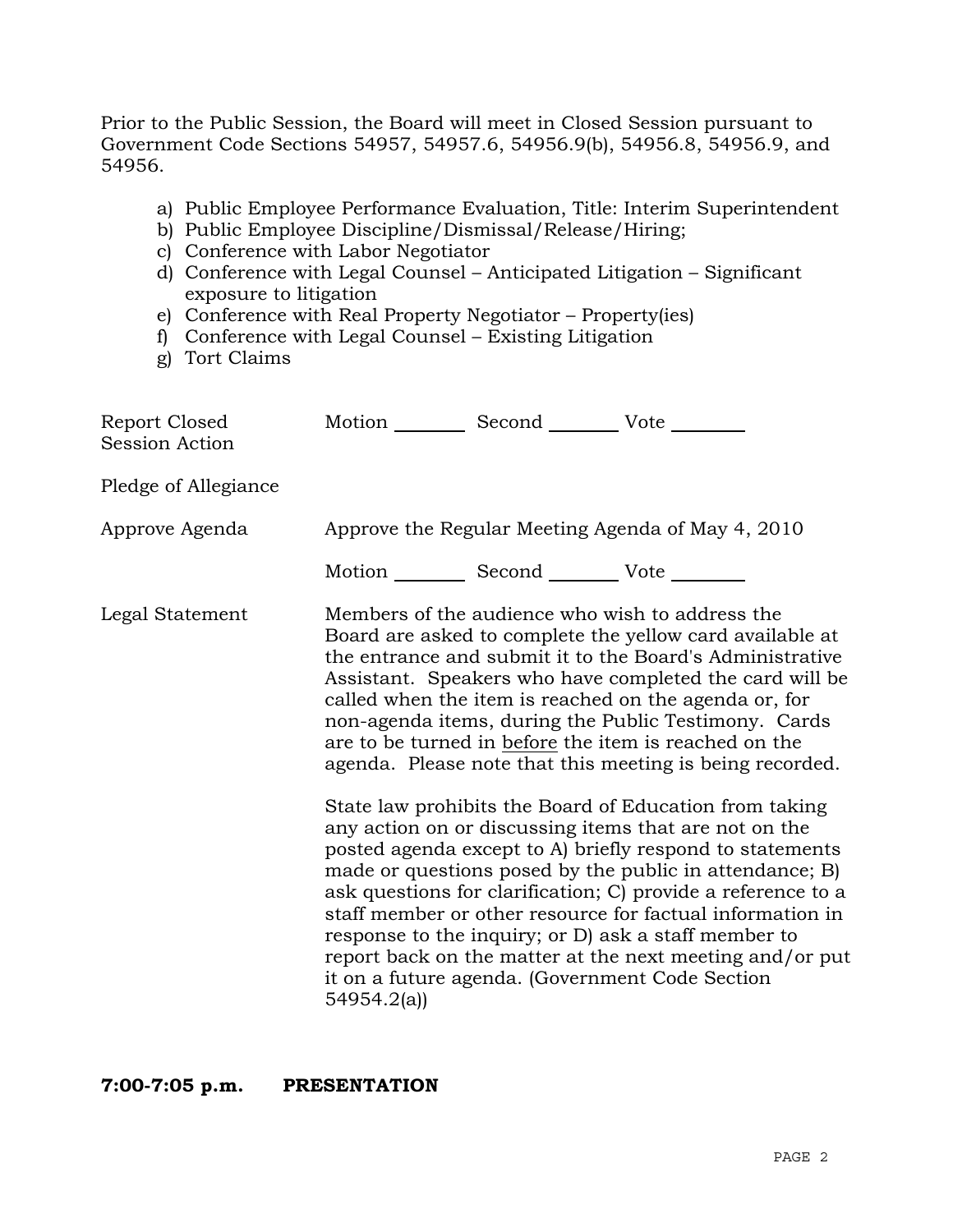\* Washington Elementary School is seeking to expand their outdoor garden area by developing a California native garden. Washington fifth graders Tyler King and Michael Vaughan will present their ideas about the importance of a California native garden for their school. Principal Tracey Lantz will also be available to answer any questions about the proposed new garden.

### **7:05-7:10 p.m. CONSENT ITEM**

### Business Operations

| $4.1-C$           | <b>Staff Recommendation:</b>                    |        |      |
|-------------------|-------------------------------------------------|--------|------|
| California Native | Approve the California Native Garden Project at |        |      |
| Garden Project at | Washington Elementary School.                   |        |      |
| Washington        |                                                 |        |      |
| Elementary School | Motion                                          | Second | Vote |

### **7:10-7:30 p.m. PRESENTATION**

\* Assistant Superintendent of Business Services, Song Chin-Bendib, will present information regarding preparation of the 2010-2011 adopted budget which is to be submitted to the Alameda County Office of Education, no later than June 30, 2010. The 2010-2011 adopted budget must also include fiscal years 2011-2012 and 2012-2013 and must show that the budget is balanced for all three years.

 In the budget development process, the District must address the 2011-2012 shortfall of up to \$1.6M for fiscal 2011-2012. Additional potential reductions will be needed for 2012-2013.

 Song Chin-Bendib, will present the Board with a comprehensive list of programs and services generated through a community input process. This list will identify programs that have already been cut or reduced and programs that have not yet been affected by the cuts. The Board will be asked to use this list to identify the additional required reductions. Song Chin-Bendib will also review the budget development timeline.

### **7:30-7:40 p.m. PUBLIC TESTIMONY ON NON-AGENDA ITEMS**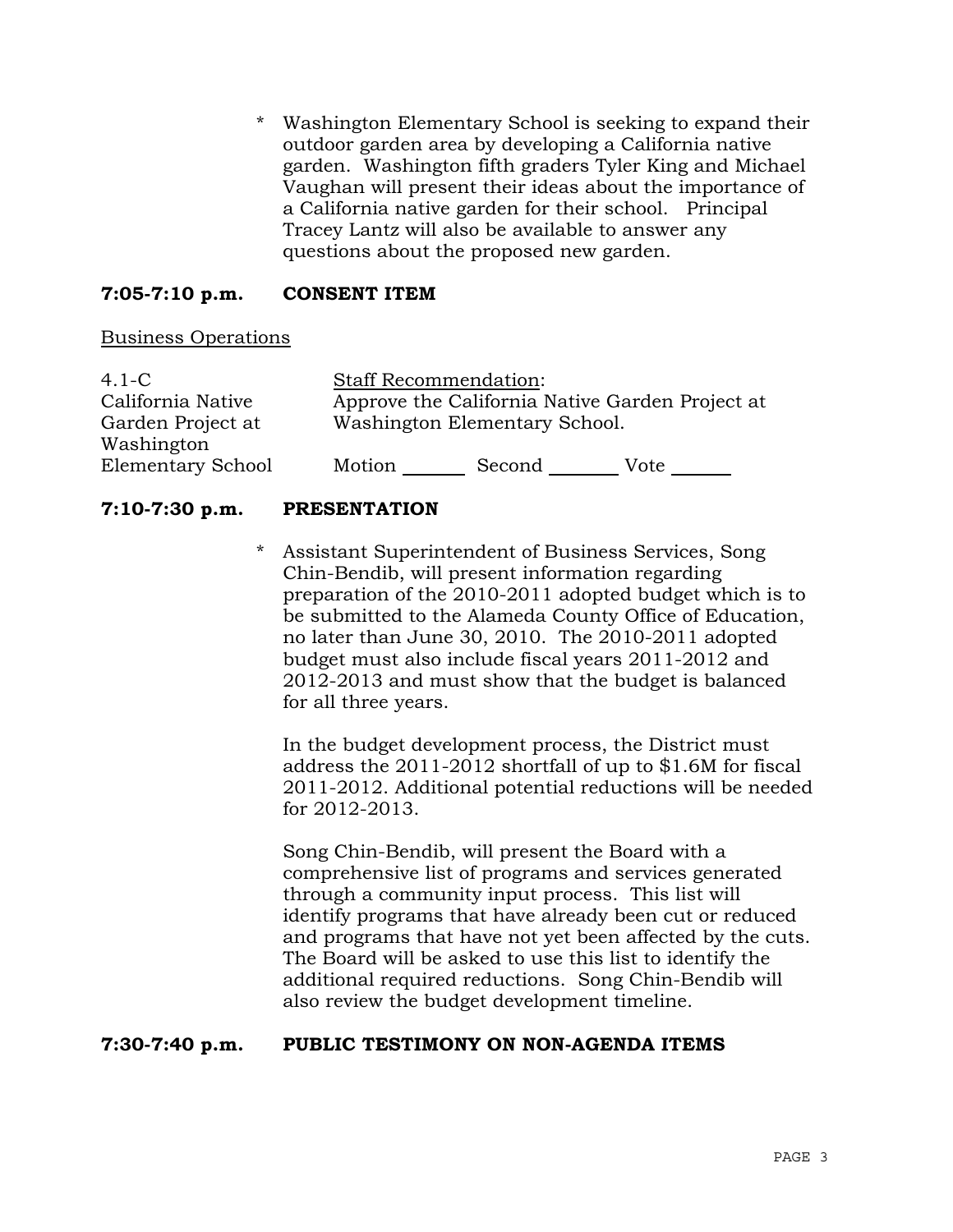Members of the audience, who wish to address the Board, please complete the yellow card available at the entrance and submit it to the Board's Administrative Assistant. Cards are to be turned in before the item is reached on the agenda.

### **7:40-8:20 p.m. REPORTS**

 Correspondence Student Board Member Report Union Representative Reports Interim Superintendent's Report Board Committee Reports

- Communication
- Facilities & Technology
- Ad Hoc Committee for Potential Bond

### **8:20-8:35 p.m. CONSENT ITEMS**

These items are considered routine and may be enacted by a single motion. At the request of any member of the Board, any item on the consent agenda shall be removed and given individual consideration for action as a regular agenda item.

#### General Services

| $1.1 - C$<br>Approval of Board<br>Minutes – April 13,<br>2010 | <b>Staff Recommendation:</b><br>held on April $13, 2010$ . | Motion _________ Second __________ Vote _______             | Approve the minutes of the special Board meeting |
|---------------------------------------------------------------|------------------------------------------------------------|-------------------------------------------------------------|--------------------------------------------------|
| $1.2 - C$<br>Approval of Board<br>Minutes – April 20,<br>2010 | <b>Staff Recommendation:</b><br>held on April $20, 2010$ . | Motion _________ Second __________ Vote _______             | Approve the minutes of the regular Board meeting |
| Human Resources                                               |                                                            |                                                             |                                                  |
| $2.1-C$<br>Acceptance of<br>Personnel Report                  | <b>Staff Recommendation:</b>                               | Accept Personnel Report as submitted.<br>Motion Second Vote |                                                  |
| <b>Educational Services</b>                                   |                                                            |                                                             |                                                  |

3.1-C Staff Recommendation: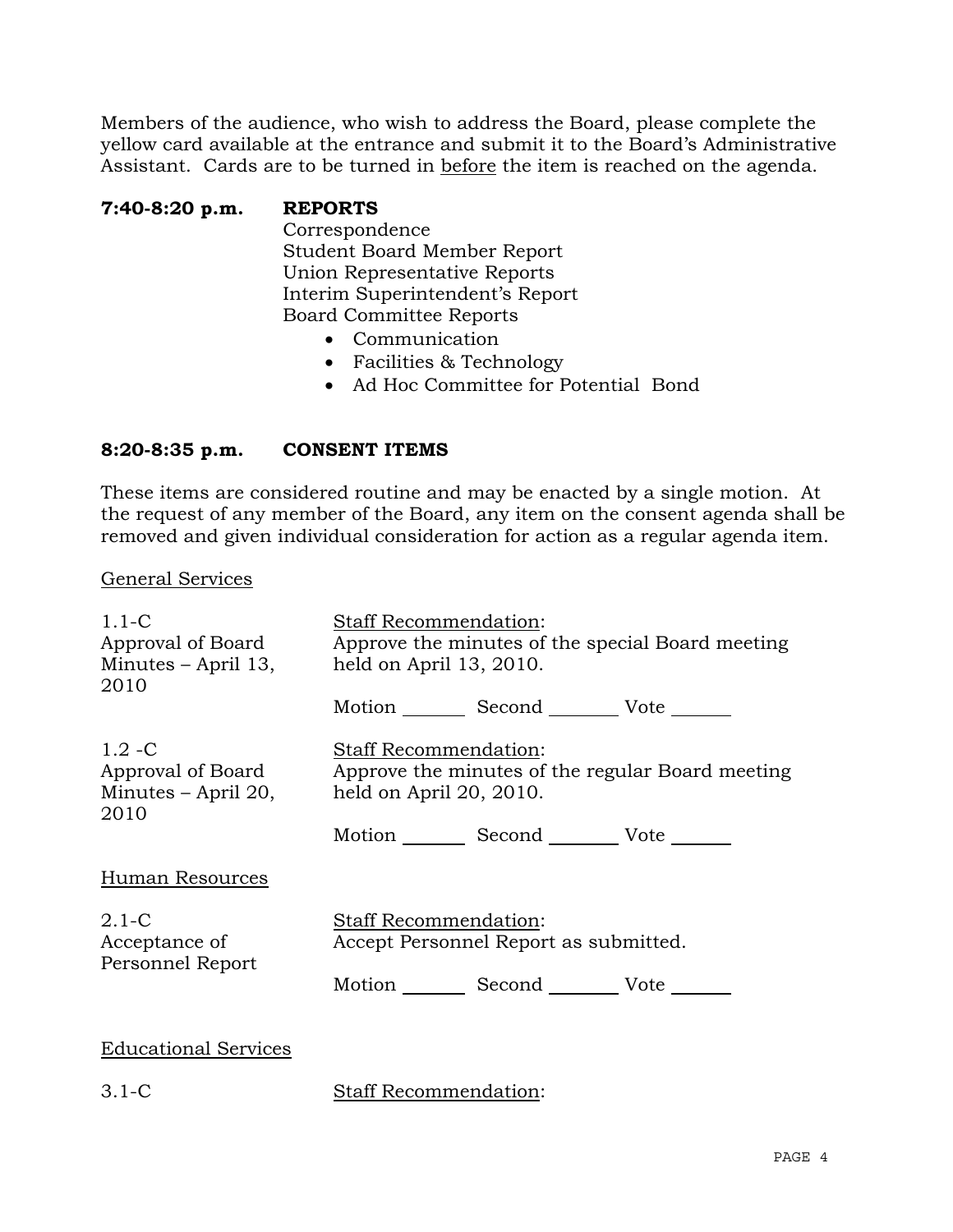| Non-Public School<br>Contracts                                                                                                                                                        | Approve the Non-Public School/Agency contracts<br>for Special Education students. |                                                                                                                                          |                                                                                                 |
|---------------------------------------------------------------------------------------------------------------------------------------------------------------------------------------|-----------------------------------------------------------------------------------|------------------------------------------------------------------------------------------------------------------------------------------|-------------------------------------------------------------------------------------------------|
|                                                                                                                                                                                       |                                                                                   | Motion Second Vote                                                                                                                       |                                                                                                 |
| $3.2 - C$<br><b>Consultant Contract</b><br>Agreement between the<br>San Leandro Unified<br>School District and<br>Deborah Maynard for<br>the 2009-2010 School<br>Year for San Leandro | Staff Recommendation:                                                             | Approve the consultant contract agreement<br>Year for San Leandro High School.                                                           | between the San Leandro Unified School District<br>and Deborah Maynard for the 2009-2010 School |
| High School                                                                                                                                                                           |                                                                                   | Motion _________ Second _________ Vote _______                                                                                           |                                                                                                 |
| $3.3 - C$<br><b>Consultant Contract</b><br>Agreement between the<br>San Leandro Unified<br>School District and<br>John Olson for the<br>2009-2010 School Year<br>for San Leandro High | Staff Recommendation:<br>for San Leandro High School.                             | Approve the consultant contract agreement                                                                                                | between the San Leandro Unified School District<br>and John Olson for the 2009-2010 School Year |
| School                                                                                                                                                                                |                                                                                   | Motion _________ Second __________ Vote _______                                                                                          |                                                                                                 |
| $3.4-C$<br>Addendum to the<br>Memorandum of<br>Understanding<br>between San Leandro<br>Unified School District<br>and Destiny Arts<br>Center for Lincoln High<br>School for the 2009- | Staff Recommendation:<br>Year.                                                    | Understanding between San Leandro Unified<br>School District and Destiny Arts Center for<br>Lincoln High School for the 2009-2010 School | Approve the addendum to the Memorandum of                                                       |
| 2010 School Year                                                                                                                                                                      |                                                                                   | Motion Second Vote                                                                                                                       |                                                                                                 |

Business Operations

4.2-C Budget Development Timeline for Fiscal Year Staff Recommendation:

Approve the Budget Development Timeline for 2010-2011 Adopted Budget which includes fiscal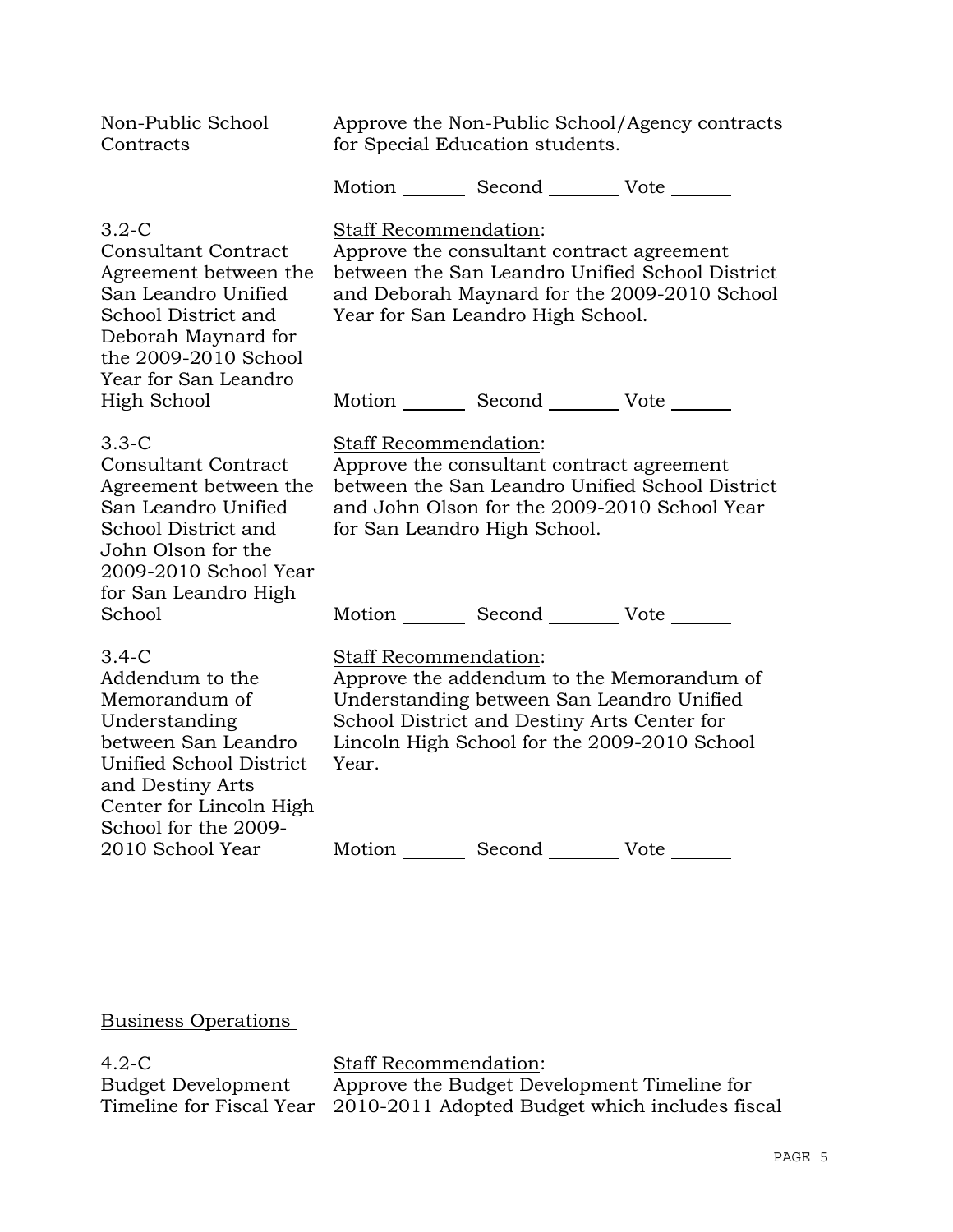| $2010-11$ Adopted     |        | year 2011-2012 and 2012-2013. |      |
|-----------------------|--------|-------------------------------|------|
| Budget which Includes |        |                               |      |
| Fiscal Years 2011-    |        |                               |      |
| 2012 and 2012-2013    | Motion | Second                        | Vote |

### Facilities and Construction

| $5.1 - C$<br>Change Order #06 to<br>Jeff Luchetti<br>Construction, Inc.<br>Contract for the San<br>Leandro High School<br>Fred Korematsu                                                                                  | <b>Staff Recommendation:</b><br>Approve Change Order #06 to Jeff Luchetti<br>Construction, Inc. Contract for the San Leandro<br>High School Fred Korematsu Campus.                                                                           |  |  |
|---------------------------------------------------------------------------------------------------------------------------------------------------------------------------------------------------------------------------|----------------------------------------------------------------------------------------------------------------------------------------------------------------------------------------------------------------------------------------------|--|--|
| Campus                                                                                                                                                                                                                    | Motion _________ Second __________ Vote _______                                                                                                                                                                                              |  |  |
| $5.2-C$<br>Notice of Completion<br>(NOC) for the Bancroft<br>Middle School Heating<br>& Roofing Project                                                                                                                   | <b>Staff Recommendation:</b><br>Approve the Notice of Completion (NOC) for the<br>Bancroft Middle School heating and roofing<br>project.                                                                                                     |  |  |
|                                                                                                                                                                                                                           | Motion Second Vote                                                                                                                                                                                                                           |  |  |
| $5.3-C$<br>Amendment #2 to<br>Harris & Associates<br><b>Professional Services</b><br>Contract to Add the<br>Career Technical<br><b>Education Facilities</b><br>Program (CTEFP)<br>Building Trades &<br>Construction (Wood | Staff Recommendation:<br>Approve Amendment #2 to Harris & Associates<br>Professional Services contract to add the Career<br>Technical Education Facilities Program (CTEFP)<br>Building Trades & Construction (Wood Shop<br>Program) project. |  |  |
| Shop Program) Project                                                                                                                                                                                                     | Motion<br>Second<br>Vote                                                                                                                                                                                                                     |  |  |

### 5.4-C

Amendment #3 to Harris & Associates Professional Services Contract to Add the Career Technical Education Facilities

### Staff Recommendation:

Approve Amendment #3 to Harris & Associates Professional Services Contract to Add the Career Technical Education Facilities Program (CTEFP) Manufacturing & Machining (Metal Shop Program) project.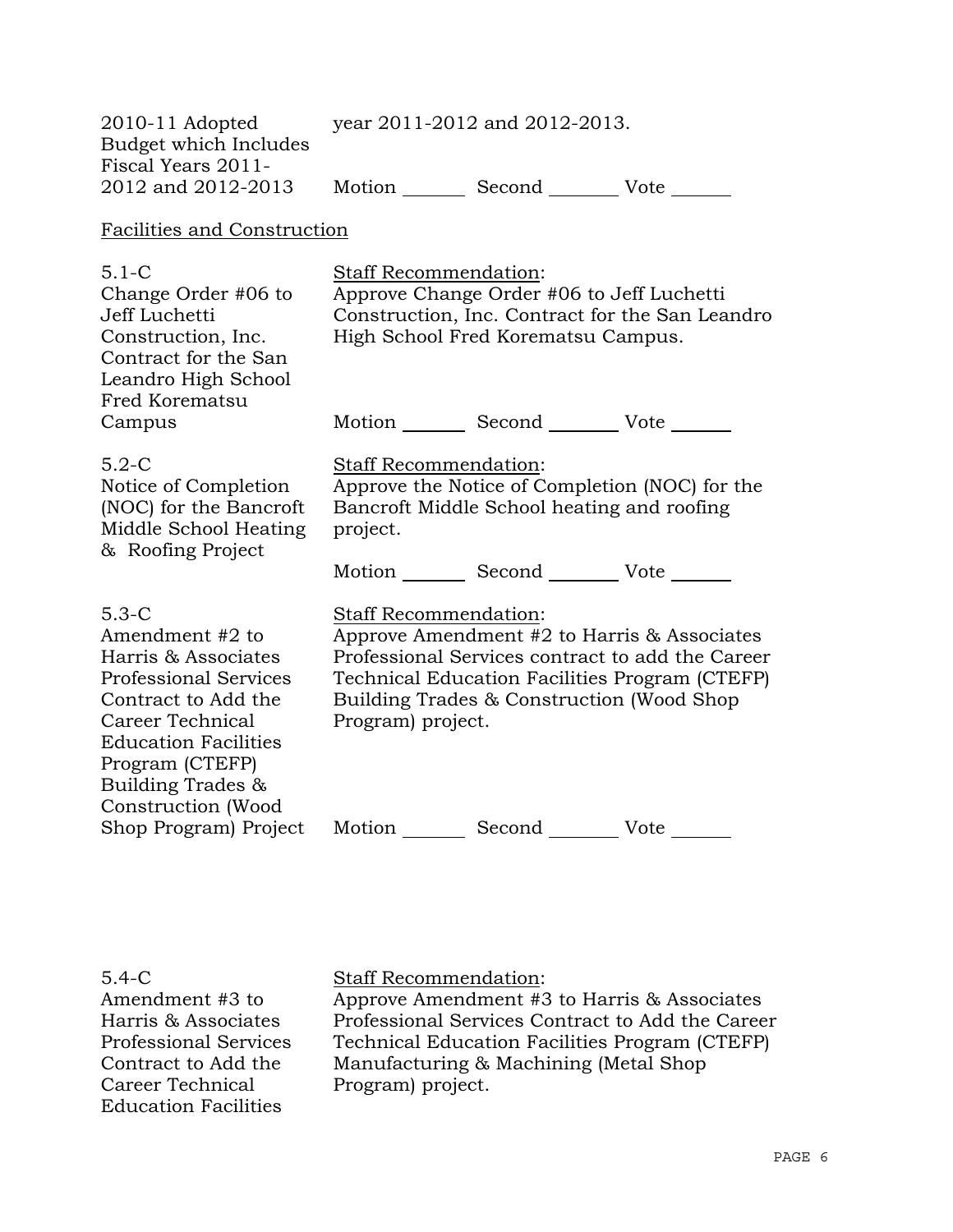| Program (CTEFP)        |        |        |      |
|------------------------|--------|--------|------|
| Manufacturing &        |        |        |      |
| Machining (Metal Shop) |        |        |      |
| Program) Project       | Motion | Second | Vote |
|                        |        |        |      |

Staff Recommendation:

project.

#### 5.5-C

Amendment #4 to Harris & Associates Professional Services Contract to Add the Career Technical Education Facilities Program (CTEFP) Manufacturing & Machining (Auto Shop Program) Project

Motion Second Vote

#### 5.6-C

Amendment #5 to Harris & Associates Professional Services Contract to Add the Career Technical Education Facilities Program (CTEFP) Arts, Media & Entertainment (San Leandro Academy for Multimedia Program) Project

### Staff Recommendation:

Approve Amendment #5 to Harris & Associates Professional Services Contract to Add the Career Technical Education Facilities Program (CTEFP) Arts, Media & Entertainment (San Leandro Academy for Multimedia Program) project.

Approve Amendment #4 to Harris & Associates Professional Services Contract to Add the Career Technical Education Facilities Program (CTEFP) Manufacturing & Machining (Auto Shop Program)

Motion Second Vote

#### 5.7-C

Amendment #6 to Harris & Associates Professional Services Contract to Add the Career Technical Education Facilities Program (CTEFP) Marketing, Sales &

#### Staff Recommendation:

Approve Amendment #6 to Harris & Associates Professional Services Contract to Add the Career Technical Education Facilities Program (CTEFP) Marketing, Sales & Services Entrepreneurship (Business Academy Program) project.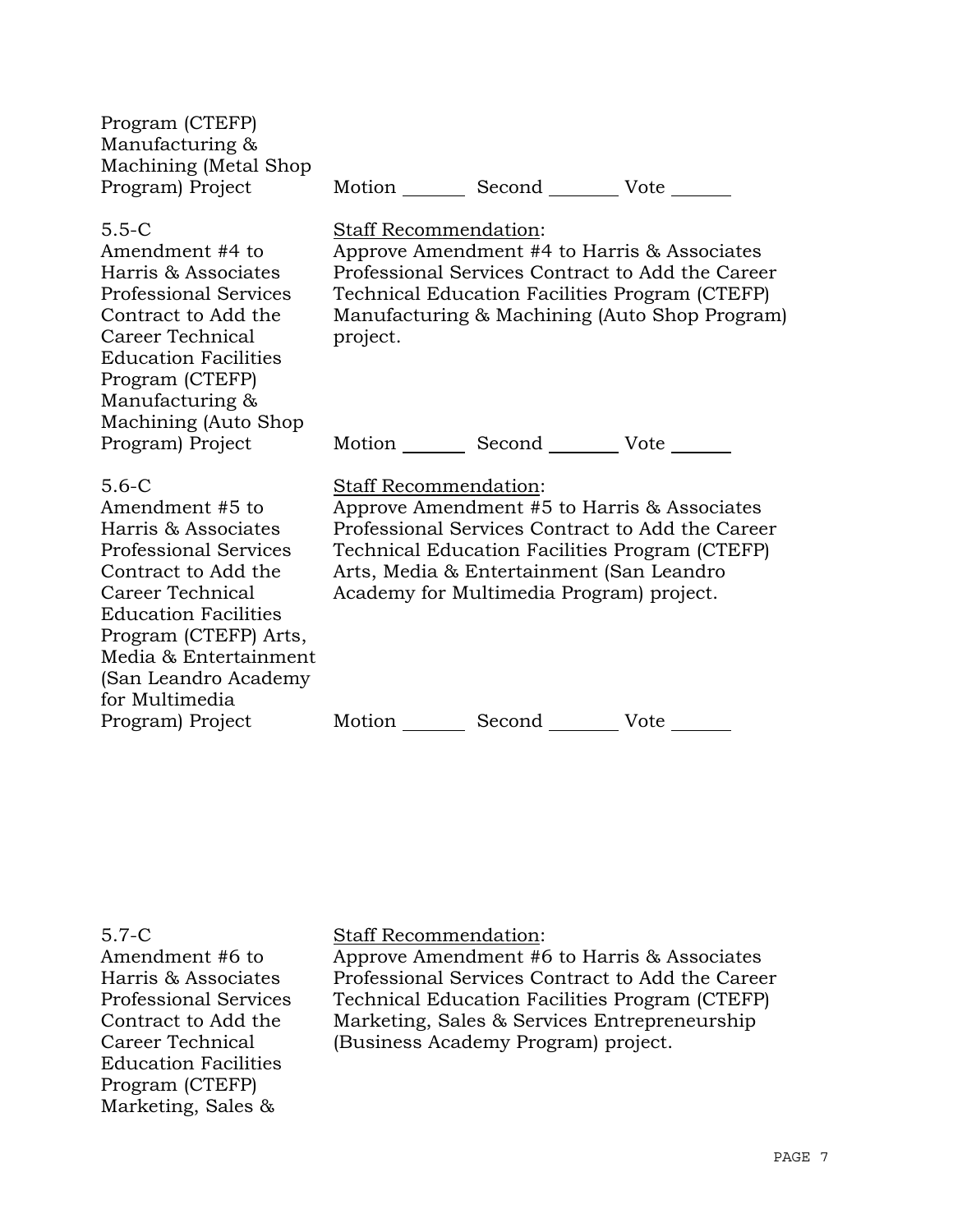| <b>Services</b><br>Entrepreneurship<br>(Business Academy)                                                       |                                                   |                                             |                                              |
|-----------------------------------------------------------------------------------------------------------------|---------------------------------------------------|---------------------------------------------|----------------------------------------------|
| Program) Project                                                                                                | Motion                                            | Second                                      | Vote                                         |
| $5.8 - C$<br>Classroom Building<br>and Gymnasium<br>Signage at the San<br>Leandro High School<br>Fred Korematsu | <b>Staff Recommendation:</b><br>Korematsu Campus. | signage at the San Leandro High School Fred | Approve the classroom building and gymnasium |
| Campus                                                                                                          | Motion                                            | Second                                      | Vote                                         |

# **8:35-9:05 p.m. ACTION ITEMS**

These items are presented for action at this time. Some may have been reviewed at a previous meeting.

### Human Resources

| $2.1-A$                      | <b>Staff Recommendation:</b>                    |        |      |
|------------------------------|-------------------------------------------------|--------|------|
| Resolution #10-32            | Adopt Resolution #10-32 Resolution and Final    |        |      |
| Resolution and Final         | Decision Not to Reemploy Certificated Employees |        |      |
| Decision Not to              | for the 2010-2011 school year.                  |        |      |
| Reemploy Certificated        |                                                 |        |      |
| Employees for the            |                                                 |        |      |
| 2010-2011 School Year Motion |                                                 | Second | Vote |
|                              |                                                 |        |      |

| $2.2-A$                      | <b>Staff Recommendation:</b>                       |
|------------------------------|----------------------------------------------------|
| Ratification of              | Ratify the Memorandum of Understanding             |
| Memorandum of                | between the San Leandro Unified School District    |
| Understanding                | and the California School Employees Association    |
| between the San              | Chapter #94 and Certification of the District's    |
| Leandro Unified School       | Ability to Meet the Costs of Collective Bargaining |
| District and the             | Agreement.                                         |
| California School            |                                                    |
| <b>Employees Association</b> |                                                    |
| Chapter #94 and              |                                                    |
| Certification of the         |                                                    |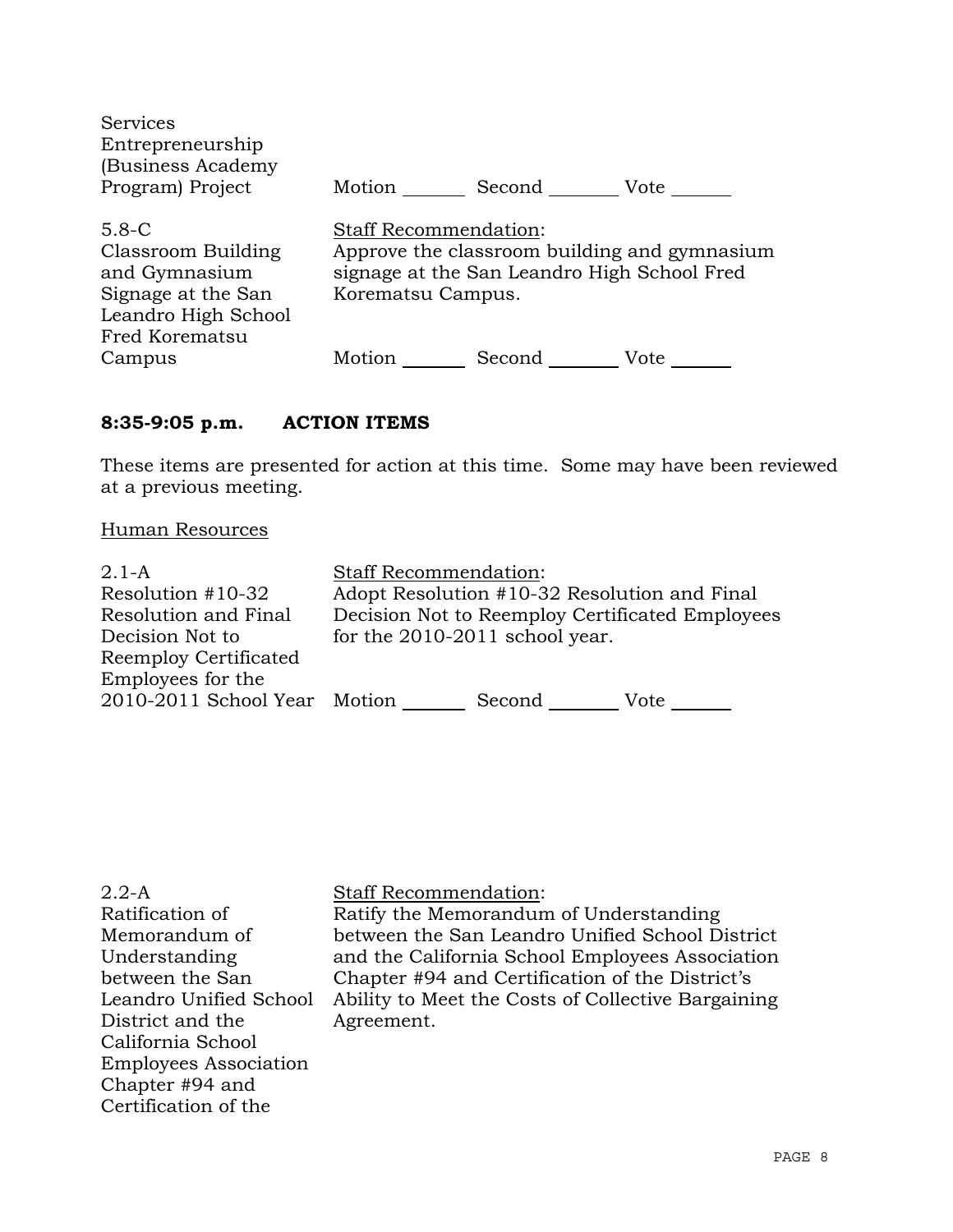| District's Ability to<br>Meet the Costs of<br>Collective Bargaining<br>Agreement                                        |                                                      | Motion _________ Second __________ Vote _______                               |                                                                                                                                                    |
|-------------------------------------------------------------------------------------------------------------------------|------------------------------------------------------|-------------------------------------------------------------------------------|----------------------------------------------------------------------------------------------------------------------------------------------------|
| $2.3-A$<br>Resolution #10-37<br>Reduction or<br>Elimination of<br>Specially Funded and<br>Generally Funded              | Staff Recommendation:<br>Funded Classified Services. | Adopt Resolution #10-37 Reduction or                                          | Elimination of Specially Funded and Generally                                                                                                      |
| <b>Classified Services</b>                                                                                              |                                                      | Motion _________ Second __________ Vote _______                               |                                                                                                                                                    |
| $2.4 - A$<br>Approval of the 2010-<br>2011 School Calendar                                                              | Staff Recommendation:<br>Association.                | as agreed between the San Leandro Unified                                     | Approve the 2010-2011 School Calendar and San<br>Leandro Teachers' Association work-year calendar<br>School District and the San Leandro Teachers' |
|                                                                                                                         |                                                      | Motion _________ Second __________ Vote _______                               |                                                                                                                                                    |
| $2.5 - A$<br>Resolution #10-34<br>Designating May 12,<br>2010, as Day of the<br>Teacher and May 10-<br>May 14, 2010, as | <b>Staff Recommendation:</b><br>Week.                | Adopt Resolution #10-34 Designating May 12,                                   | 2010, as California Day of the Teacher and May<br>10, 2010 - May 14, 2010, as Teacher Appreciation                                                 |
| Teacher Appreciation<br>Week                                                                                            |                                                      | Motion _________ Second __________ Vote _______                               |                                                                                                                                                    |
| $2.6-A$<br>Resolution #10-35<br>Designating May 12,<br>2010, as School Nurses<br>Day and May 6-May<br>12, 2010, as      | Staff Recommendation:                                | Adopt Resolution #10-35 designating May 12,<br>2010, as National Nurses Week. | 2010, as School Nurses Day and May 6-May 12,                                                                                                       |

National Nurses Week Motion Second Vote

## **9:05-9:10 p.m. INFORMATION**

These items are intended to keep the Board informed on various District business matters which do not require action by the Board.